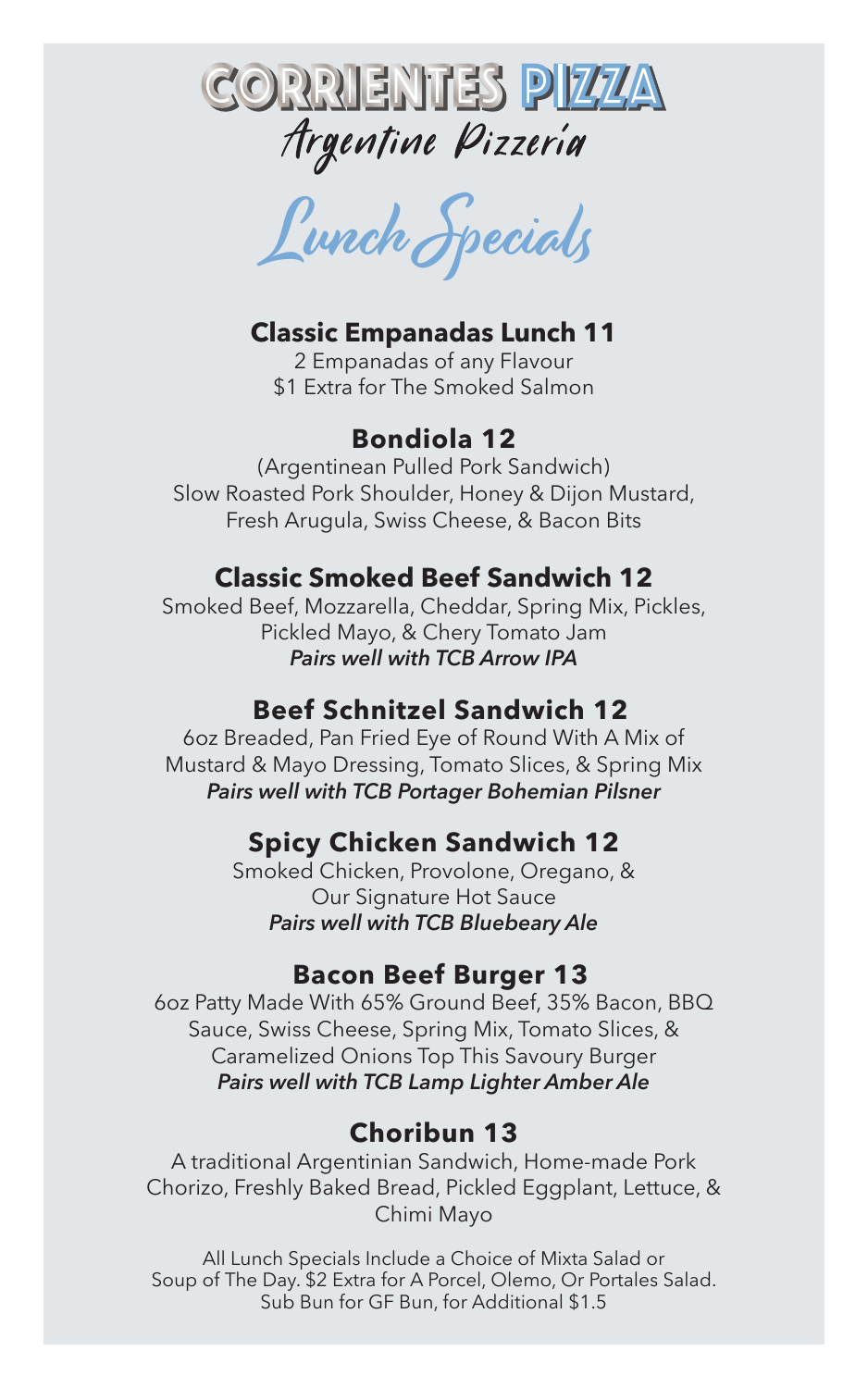



# **Lamp Lighter Amber Ale**

5.2% ABV/15IBU

This easy drinking ale was brewed using traditional UK malts, imparting a deep red hue and subtle notes of caramel, raisin, and a hint of roast chocolate.

# **Bluebeary Ale**

5.0% ABV/15IBU

A wheat beer with added natural blueberry flavour. Subtle berry notes on the nose and palate, a wellbalanced ale with a refreshing finish.

# **Portager Bohemian Pilsner**

5.3% ABV/25IBU

Brewed using Bohemian Pilsner malt and noble hops. A crisp, clean and refreshing lager with distinct hop aromas of floral and subtle spice.

# **Arrow IPA**

6.8% ABV/60IBU

Dry hopped with Amarillo hops, this IPA is loaded with aromas of grapefruit and citrus. The 60 IBUs are balanced by the subtle sweetness of the malt body.

# **Ask About the TCB Seasonal Selection**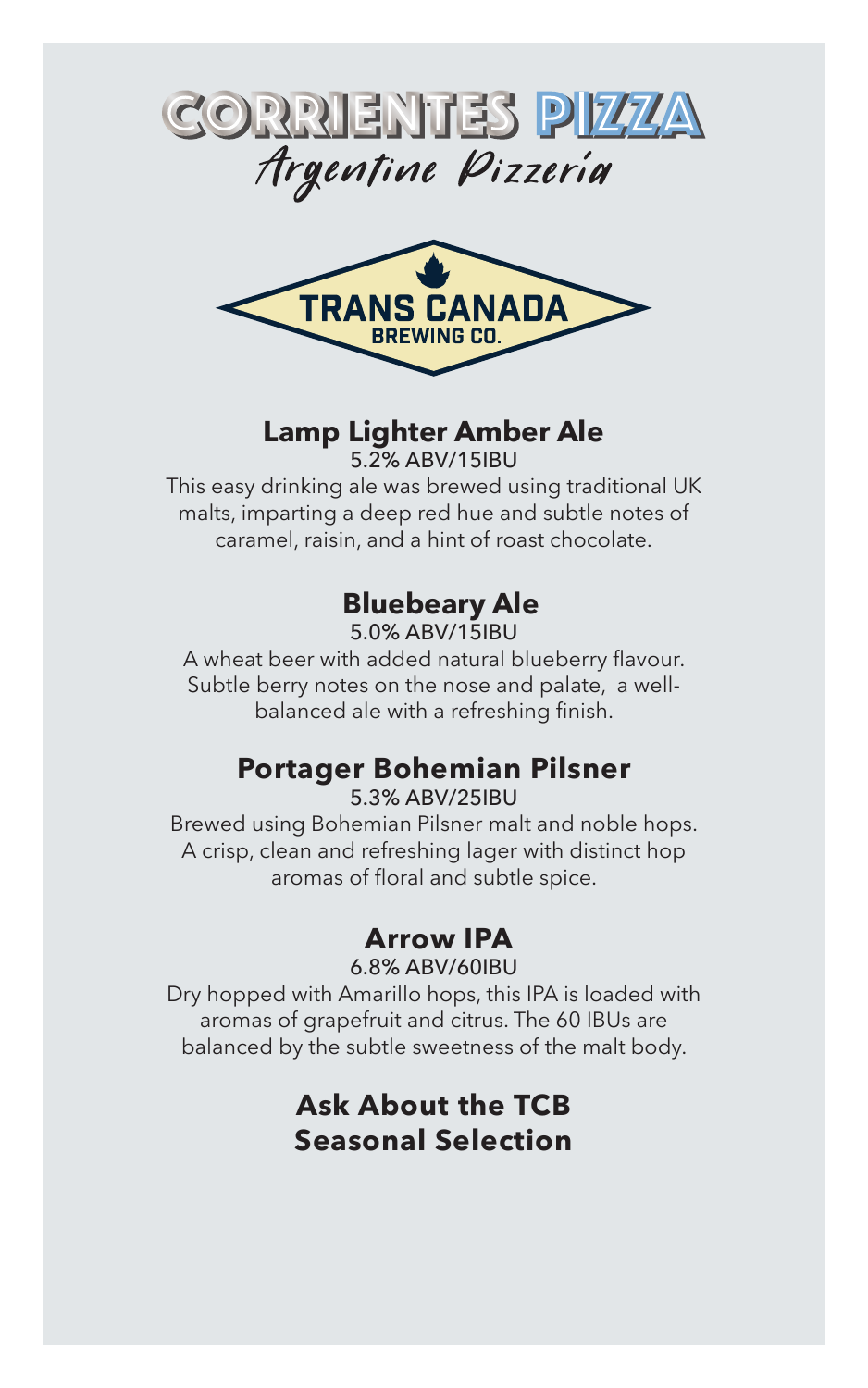

Wine List

#### **Marcus James Malbec**

Argentina, 750 mL  **36**

#### **Fazzoletto Barbera Passito**

Italy, 750 mL  **39**

#### **Ocaso Torrontes**

Argentina, 750 mL  **35**

## **Principi di Porcia**

Prosecco, 750 mL

 **35**

#### **Pronol Prosecco**

Italy, 200 mL  **11**